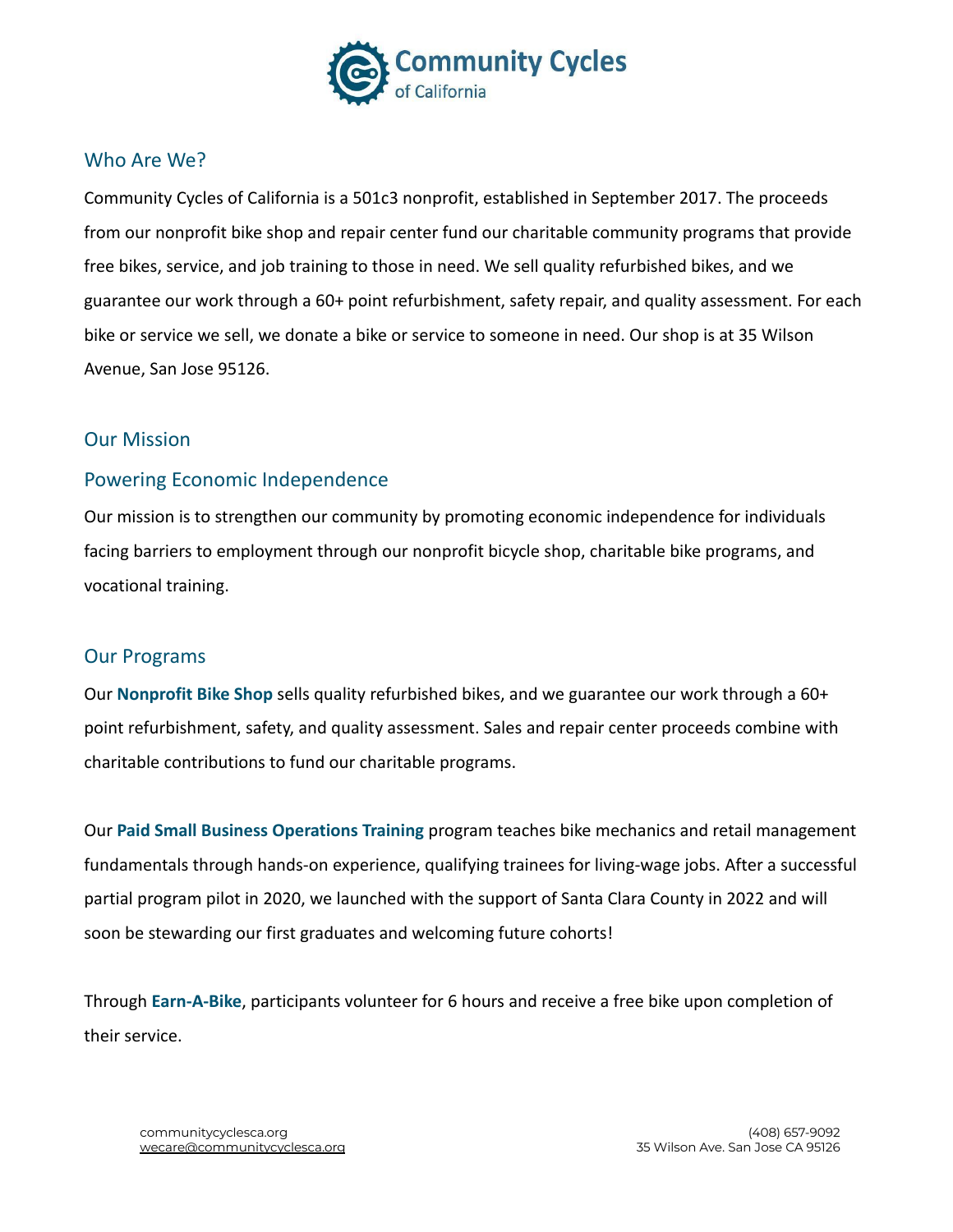

Our **Free Mobile Repair Clinics** at human service organizations provide easy access to those who rely on their bikes daily.

Our flagship **Housing-Based Bike "Kitchen"** at the Laurel Grove apartments assures repair tools and manuals are always available to tenants of this affordable housing complex.

During the holidays and at special events, we partner with organizations focused on public health, affordable housing, and education to offer **Childrens' Bike Giveaways.** A favorite program of our volunteers and staff, these giveaways provide free bikes and safety gear to children from low-income families.

We collaborate with numerous **Nonprofit Partners** to provide **Bikes and Safety Packages** within a wide range of organizational budgets, helping those teams get bicycles to their clients; children in low-income households and adults who rely on bicycles as their primary means of transport.

## Guiding Principles

A 2019 article by Dr. Anne Lusk from the Harvard School of Public Health explains, "*… urban cycling investments tend to focus on the needs of wealthy riders and neglect lower-income residents and people of color. This happens even though the single biggest group of Americans who bike to work live in households that earn less than \$10,000 yearly, and studies in lower-income neighborhoods in Brooklyn and Boston have found that the majority of bicyclists were non-white."*

This is why Community Cycles is focused on placing bike kitchens in affordable housing complexes, why our free repair clinics are held at service hubs where folks in need come for meals and groceries, and why we give bikes away through our Earn-A-Bike program and nonprofit partnerships. Our hallmark